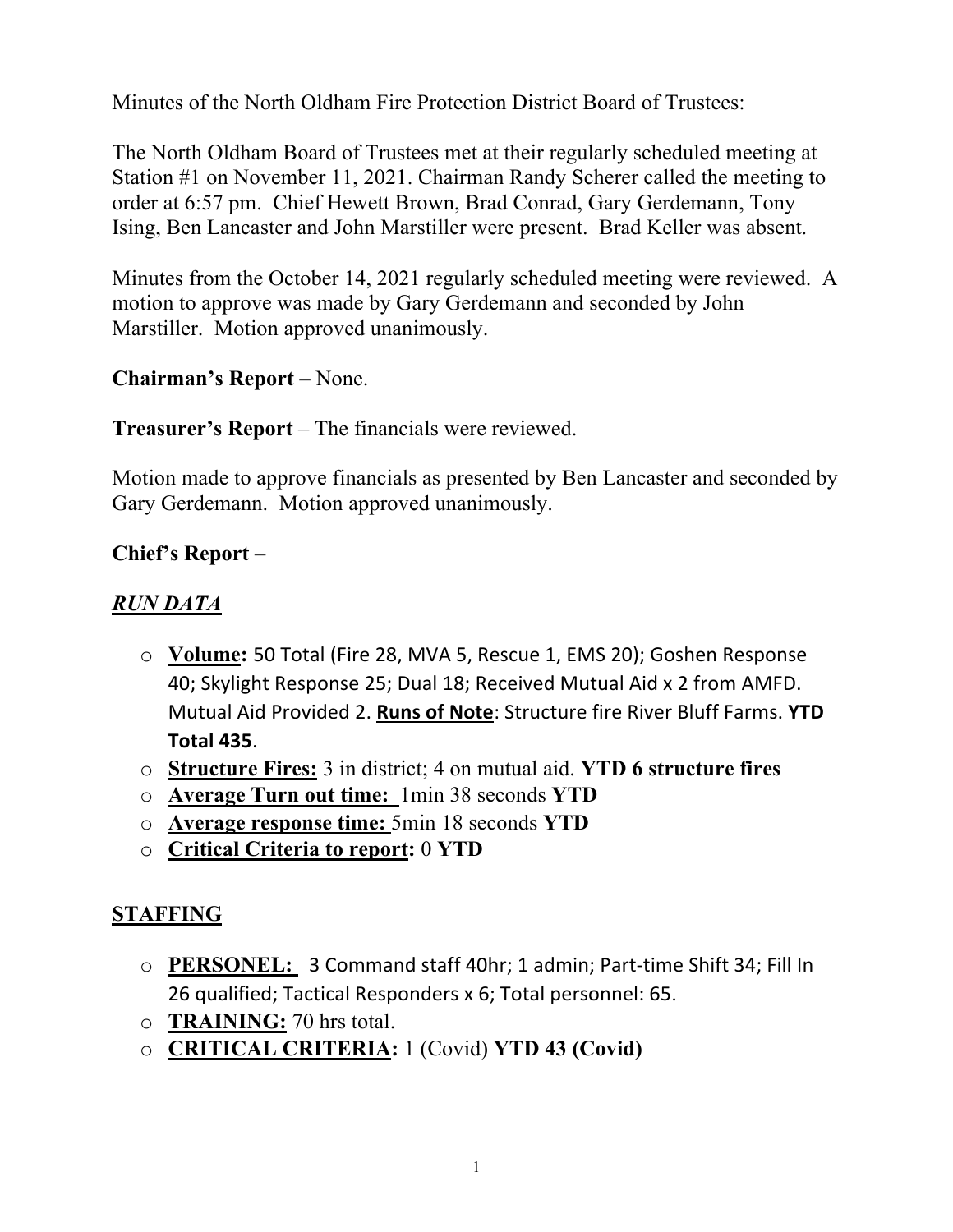## **EQUIPMENT AND ASSETS**

- o **Maintenance:** N/A.
- o **Facilities:** Training and Skylight computers need to be replaced. Door security software crashed and needs to be replaced along with some hardware. LED light replacement in bay begins this week. 1**YTD**
- o **Critical Criteria:** 1 **YTD**
- o New position at Skylight at 90%.
- o Minimal Covid and Covid related overtime declining.
- o Chief's meeting: Bob Hamilton retiring as chief of PVFD and chairman of chief's association. Somehow ended up being the new secretary. Working on county accountability policy.
- $\circ$  Training burn with LAFD December 5<sup>th</sup>.

### **Old Business**-

Skylight Station/EMS station: Discussed whether or not to move forward. Created a committee to discuss plans.

Accountant/Audit: No available accountants to switch to for this year. Audit will be late this year due to accountant availability.

### **New Business** –

Open Records Review: Discussed that our Open Records are fully available and Fiscal Court confirmed.

Additional Goshen Expenses: Discussed the need for computers/software and update bay lights to LED.

Raymond James CD/Bond: Discussed the maturity of the bonds and paying off bonds a few years early.

### **Public Comment** –

None.

Motion made to go into executive session by John Marstiller and seconded by Tony Ising. Motion passed unanimously.